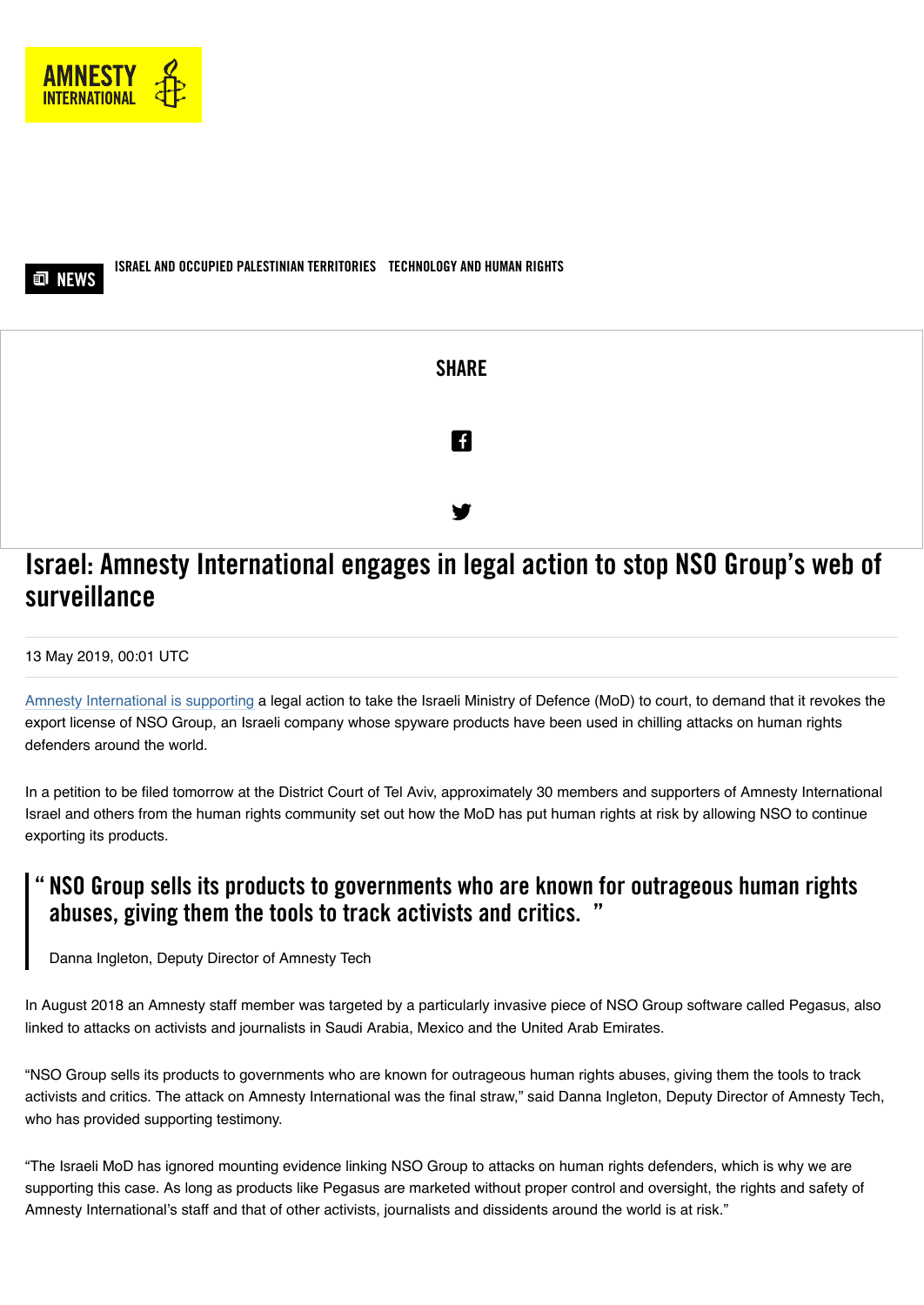The legal action is supported by Amnesty International as part of a joint project with New York University (NYU) School of Law's Bernstein Institute for Human Rights and Global Justice Clinic, which seeks justice for human rights defenders targeted with malicious software. Faculty Director Margaret Satterthwaite said:

"The targeting of human rights defenders for their work, using invasive digital surveillance tools, is not permissible under human rights law. Without stronger legal checks, the spyware industry enables governments to trample on the rights to privacy, freedom of opinion and expression."

"The Israeli government needs to revoke NSO Group's export license and stop it profiting from state-sponsored repression."

### **A global web of surveillance**

Research has documented the use of NSO Group's Pegasus spyware to target a wide swathe of civil society, including at least [24 human rights defenders, journalists and parliamentarians in Mexico; an Amnesty International employee; Saudi activists O](https://citizenlab.ca/2018/11/mexican-journalists-investigating-cartels-targeted-nso-spyware-following-assassination-colleague/)[mar](https://citizenlab.ca/2018/10/the-kingdom-came-to-canada-how-saudi-linked-digital-espionage-reached-canadian-soil/) Abdulaziz, [Yahya Assiri](https://www.amnesty.org/en/latest/research/2018/08/amnesty-international-among-targets-of-nso-powered-campaign/), [Ghanem Al-Masarir](https://www.forbes.com/sites/thomasbrewster/2018/11/21/exclusive-saudi-dissidents-hit-with-stealth-iphone-spyware-before-khashoggis-murder/#125b5a1b2e8b); award-winning Emirati human rights campaigner [Ahmed Mansoor;](https://citizenlab.ca/2016/08/million-dollar-dissident-iphone-zero-day-nso-group-uae/) and allegedly, murdered Saudi dissident [Jamal Khashoggi.](https://www.nytimes.com/2018/12/02/world/middleeast/saudi-khashoggi-spyware-israel.html)

#### **The Israeli government needs to revoke NSO Group's export license and stop it profiting from " state-sponsored repression. "**

Margaret Satterthwaite, NYU

In August 2018, an Amnesty International staff member received a message which contained a link purporting to be about a protest outside the Saudi Arabian embassy in Washington. It was sent at a time when Amnesty International was campaigning for the release of Saudi women human rights activists. If clicked, the link would have secretly installed Pegasus software, allowing the sender to obtain near-total control of the phone.

## **NSO safeguards "ineffective"**

NSO Group claims it helps governments fight terrorism and crime, but it has failed to rebut mounting evidence linking its products to attacks on human rights defenders. Although the company [says](https://www.cbsnews.com/news/interview-with-ceo-of-nso-group-israeli-spyware-maker-on-fighting-terror-khashoggi-murder-and-saudi-arabia-60-minutes/) it undertakes a rigorous review before sales of its products, these claims lack detail and, considering the number of attacks on civil society, appear to have been ineffective in numerous cases.

### **" It's time to stop the use of NSO Group's tools to infiltrate, intimidate and silence civil society. "**

#### Danna Ingleton

NSO Group has repeatedly denied, but not credibly addressed, the accounts that its Pegasus spyware platform has been misused to target human rights defenders. Nor has it accepted responsibility or provided remedies for the multiple reported instances of misuse of its surveillance technologies. [The company](https://www.nsogroup.com/governance/) has failed to disclose its due diligence process, except for veiled references to the existence of an ethics committee. It remains unclear what factors are taken into consideration before the company sells an inherently invasive product like Pegasus.

Without effective oversight based on proper regulation of the sale of commercial spyware, and absent adequate action by NSO Group to prevent, mitigate, and remedy misuse of its technology, civil society actors remain vulnerable to unlawful surveillance simply for exercising their human rights.

"It's time to stop the use of NSO Group's tools to infiltrate, intimidate and silence civil society. We are determined to hold NSO Group to account for its role in attacks on human rights defenders," said Danna Ingleton.